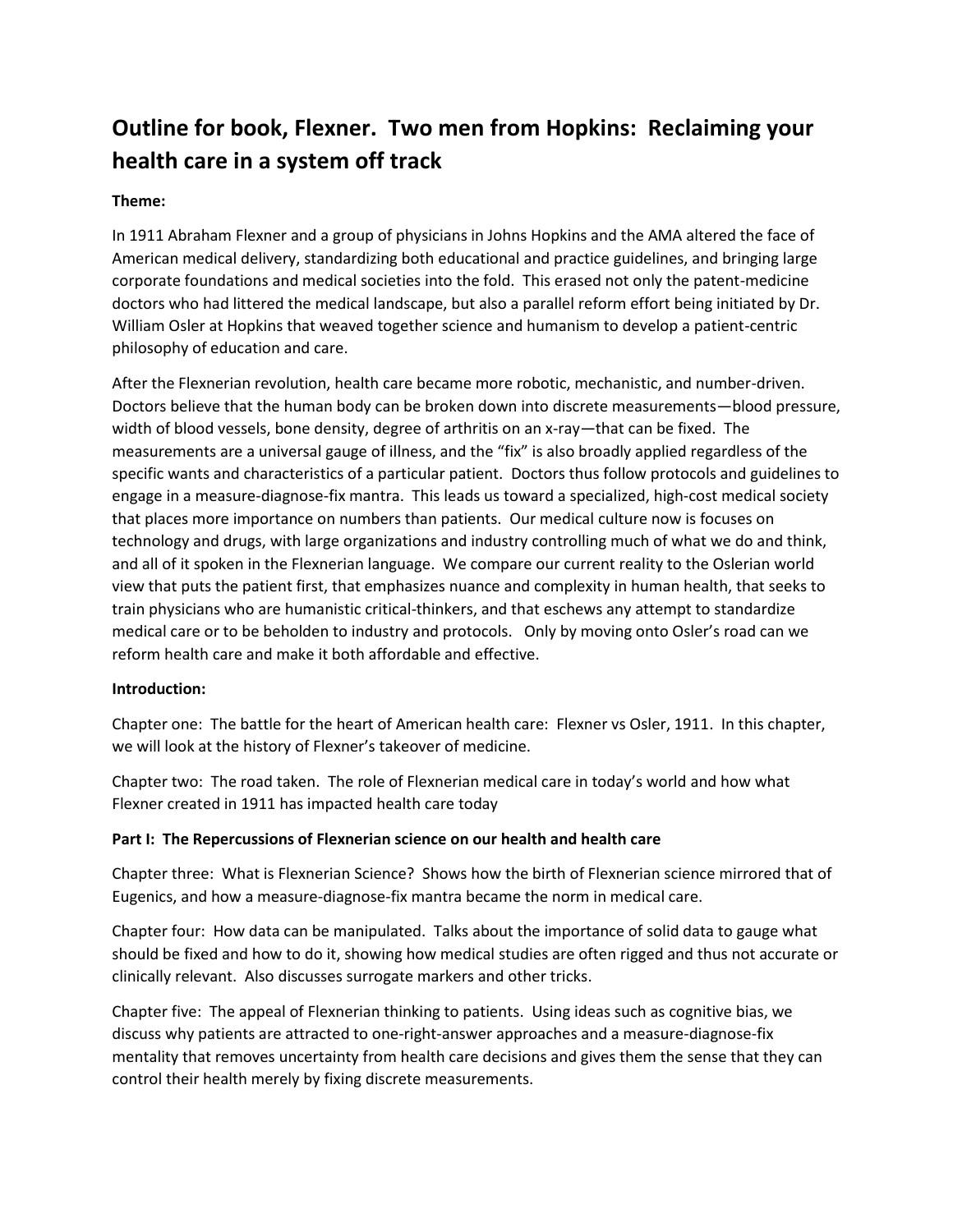Chapter six: The tiny benefit of most interventions. Talks about how many interventions which fix numbers actually have very little value, something that stands in the face of the Flexnerian mantra.

Chapter seven: The Great Flexnerian Swindle: making tiny interventions look big. Talks about how deceptive statistics are used to exaggerate the impact of medical interventions.

Chapter eight: Numerical epidemics. How the health system invents epidemics by using numerical diagnoses to declare who is sick. Will look at blood pressure, cholesterol, diabetes, and bone density.

Chapter nine: Looking for problems you don't have. Discusses cancer screening and how that fits in a Flexnerian mold, trying to convince people they can stop sickness by measuring things.

Chapter ten: Protocol-based thinking. Looks at how many treatments and tests that are not necessarily effective are protocolized and made into medical dogma.

Chapter eleven: There's an app for that. Shows how much of what we do is based on flawed calculators, quality guidelines, expert panels, ect, and how this exaggerates the benefit of interventions while negating the down side.

Chapter twelve: What ever happened to common sense? How medical thinking is so number-focused and specialized that it verges sharply from a patient-centered common sense approach to care and is antithetical to the Oslerian method of providing care.

Chapter thirteen: How Flexnerian thinking has led to an epidemic of polypharmacy. Looks at the fact that there are so many medicines deemed "necessary and life-saving" but that when you pile them on just the opposite result occurs.

Chapter fourteen: Flexner and the elderly. How a Flexnerian approach is both embraced by the elderly and injurious to them, and the price both patients and the system pays for this misguided approach.

Chapter fifteen: Shared decision making in a Flexnerian world. Discuss how the number-centric, dogmatic, absolutist Flexnerian philosophy is antithetical to shared decision making and leads to overdiagnosis and over-treatment.

#### **Part II: The Institutions of Flexnerian Health Care**

Chapter sixteen: The Medical Industrial Complex: How Flexner and his reforms spurred a medical industrial complex that profits off and feeds the Flexnerian model of care

Chapter seventeen: The financial implications of the Medical Industrial Complex. Talks about the drivers of high cost, low quality care and how they promote a Flexnerian approach.

Chapter eighteen: Our medical education quandary. Looks at how are Flexnerian legacy left us with a medical education system that stresses memorization and not clinical skills

Chapter nineteen: Why Flexnerian specialization is harming health care. Looks at data on specialized health care in this country and how it fuels poor outcomes at a high price.

Chapter twenty: The pernicious role of health Insurance. how health insurance has moved away from taking care of patients. Looks at the issues of insurance and how they are held prey to a Flexnerian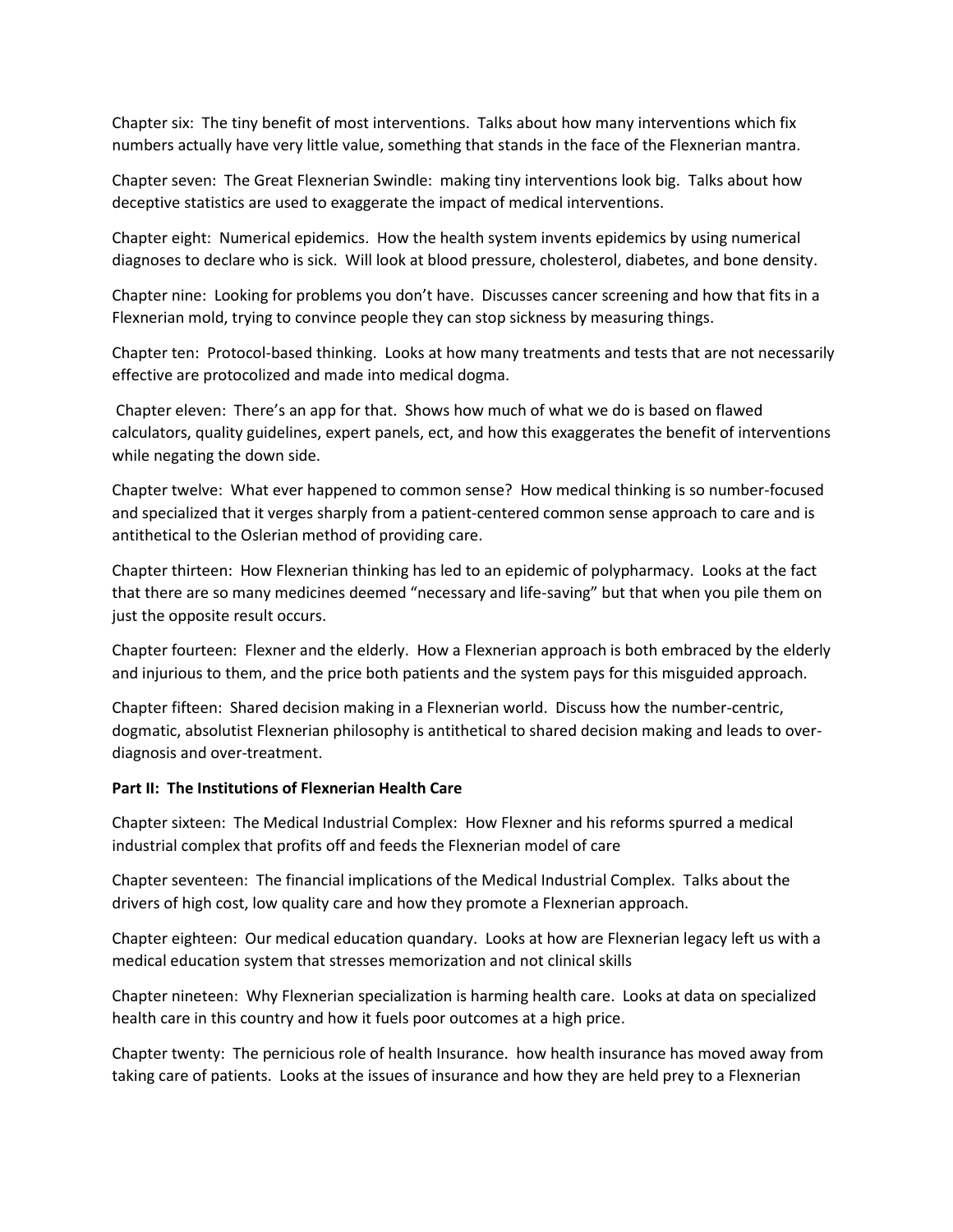model of care and use that to generate profit rather than to focus on meaningful outcomes, talk also about the RAC committee and the accommodation of insurance to medical societies.

Chapter twenty-one: The power and influence of the drug industry in all parts of health care. Looks at how damaging pharmaceutical hegemony is to patient care and how they promote a Flexnerian approach.

Chapter twenty-two: The power and influence of medical societies in all parts of health care. Looks at groups like American College of Cardiology, AMA, as well as patient advocacy groups such as American Cancer Society and American Diabetes Society and Alzheimer's Society, as well as government groups like CDC and FDA, and shows how they promote Flexnerian medicine that is often not patient-centric or scientifically validated.

Chapter twenty-three: How quality is defined in health care. Looks at practice guidelines and quality measures and how they are derived by groups that benefit from Flexnerian health care and why they are not consistent with a patient-oriented approach, and also how they damage doctors.

Chapter twenty-four: The elevation of the hospital to the bastion of the best care. How the hospital is sometimes the only place people can get care (elderly, poor), how insurance companies have promoted this, how patient-perception fuels it, and how dangerous these places can be.

Chapter twenty-five: The dangers of Malpractice. How our views of malpractice emanate from Flexnerian thinking and subsequently contribute to Andy's malpractice story.

Chapter twenty-six: The institutionalization of Racism in health care. This looks at the Flexner report and its racist provisions and how that has led to a two-tiered health care system.

### **Part III: What COVID tells us about our Flexnerian System**

Chapter twenty-seven: COVID in New York. Alan's experience on the front line of COVID and how our medical system let him and his patients down.

Chapter twenty-eight: COVID and Flexner. Andy's experience on the front line of COVID, linking features of our Flexnerian system to our nation's dysfunctional response to the pandemic.

#### **Part IV: Fixing the System:**

Chapter twenty-nine: How patients can impact their own health

Chapter thirty: A palliative model of care. How palliative care can enhance longevity and quality of life both at the end of life and at many other junctures; treating patients in an Oslerian way, focusing on patients' needs and concerns rather than numerical abnormalities, can lead to better outcomes than the Flexnerian approach that we consider aggressive care.

Chapter thirty-one: Building a primary care based system. Talks about how a primary-care based system is most effective, and why it doesn't exist.

Conclusion: Constructing an Oslerian system. We provide a generalized blueprint for a better healthcare system that flows from the book's discussion.

#### **Supplemental Chapters on the Website:**